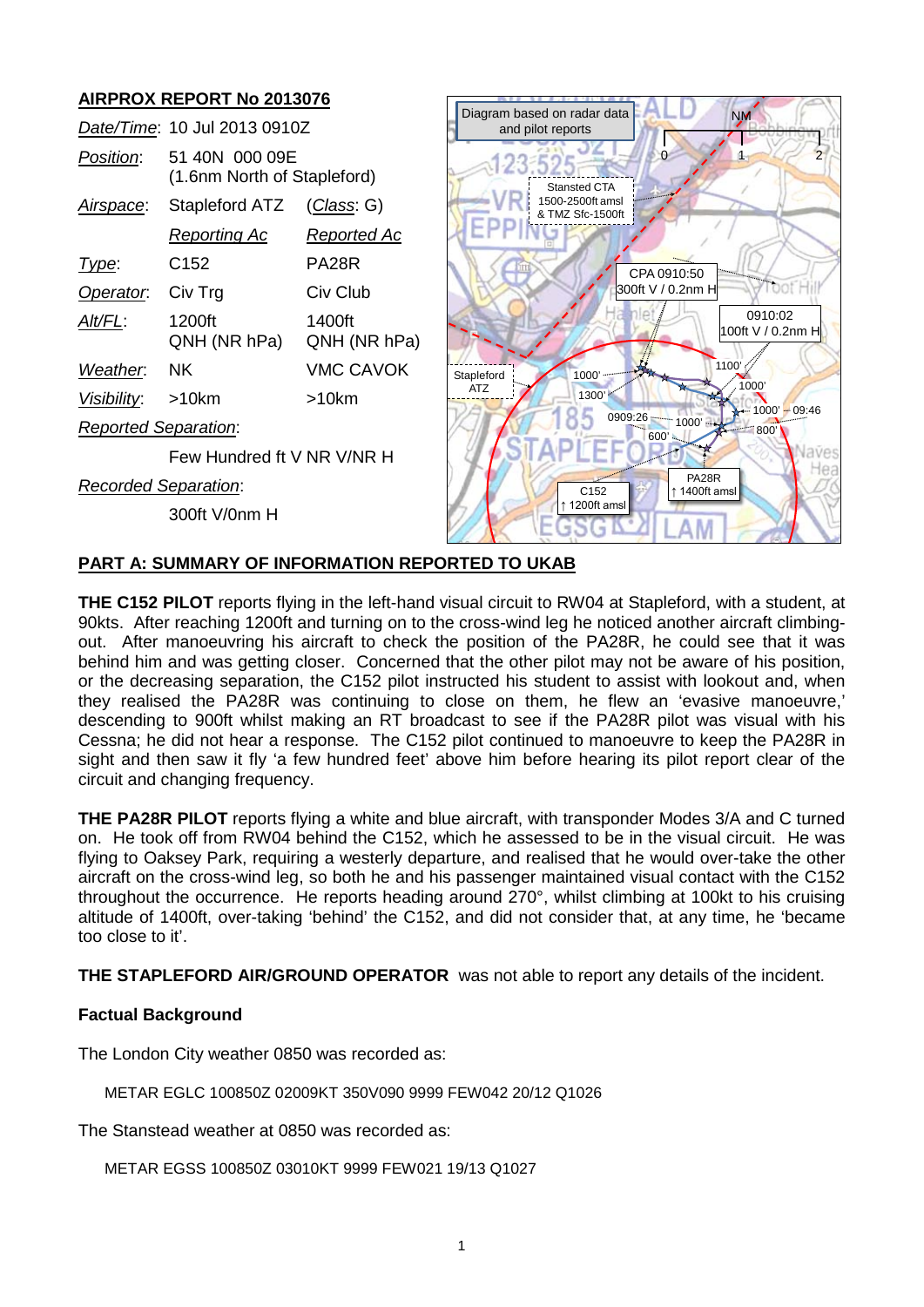#### **Analysis and Investigation**

#### **UKAB Secretariat**

At 0909:26 the C152 can be seen on the Stanstead radar, 1.2nm north-east of Stapleford, tracking north-east, indicating 1000ft amsl as the PA28R appears 0.4nm south-west of it indicating 600ft amsl. Both aircraft track north-east until 0909:47, when first the PA28R and then the C152 turn left; the C152 takes up a north-westerly track, indicating 1000ft amsl, and the PA28R takes a more northerly track, indicating 800ft amsl and turning slightly inside the C152's turn. At 0910:02 the PA28R, heading northwards at 1000ft amsl indicated, passes 0.2nm behind the C152 which is tracking approximately 290°, indicating 1100ft amsl. At 0910:19 the aircraft are 0.3nm apart, both indicating 1100ft amsl. Shortly afterwards, the C152 continues on its track and the PA28R (now indicating 1200ft amsl) continues to turn left onto a more westerly track and again passes 0.2nm behind the C152 (now indicating a descent through 1100ft amsl). The PA28R rolls out 0.2nm behind the C152, on a similar track, indicating a steady climb through 1300ft amsl. At 0910:50 the aircraft returns briefly merge before the C152's return disappears; at this point the PA28R is indicating 1300ft amsl and, before it's return disappears, the C152 indicates 1100ft amsl.

The C152 had right of way because it was being overtaken by the PA28R, which should have overtaken on the right of the C[1](#page-1-0)52.<sup>1</sup> Furthermore, the PA28R pilot had the responsibility to 'keep out of the way' of the C15[2](#page-1-1) until the aircraft were clear of each other.<sup>2</sup> Finally, an aircraft which is obliged to give way to another aircraft is required to avoid passing over or under the other aircraft, or crossing ahead of it, unless passing well clear of it. $3$ 

#### **Summary**

The C152 took off from RW04 at Stapleford and entered the left-hand visual circuit climbing to 1200ft. The PA28R took off from the same runway for a westerly departure, climbing to 1400ft. The crew of the PA28R maintained visual contact with the C152 whilst first passing from left to right, 0.2nm behind it, and then passing around 300ft above the C152. The C152 pilot, concerned by the proximity of the higher performance aircraft, descended to 900ft to avoid the PA28R.

## **PART B: SUMMARY OF THE BOARD'S DISCUSSIONS**

Information available included reports from the pilots of both ac, transcripts of the relevant RT frequencies, radar photographs/video recordings, reports from the air traffic controllers involved and reports from the appropriate ATC and operating authorities.

Board members noted that this Airprox occurred at a busy training airfield and that this, and the presence of the Stanstead CTA and TMZ to the north, could have constrained both pilots' routings. Nonetheless, the Board members were clear that the PA28 pilot had the responsibility to keep well clear of the C152 whilst overtaking it, and should have avoided overtaking above it. Some Board members opined that it was possible that the PA28 pilot had believed that he had overtaken the C152 when their flight-paths had first crossed but, because the PA28 pilot had reported his heading as 270° at CPA, it was more likely that he had maintained visual contact with the C152 throughout and had not actually overtaken until the second crossing. Given that both pilots could see the other's aircraft, and that the C152 pilot had also taken effective and timely avoiding action, the Board agreed that there was not a risk of collision and decided that the Degree of Risk was C. Nevertheless, the Board noted that the PA28 pilot was required, by the Rules of the Air, to keep well clear of the C152 whilst overtaking it. The measured separation was 300ft V and 0.2nm H; the GA pilot members felt that, whilst this could be considered sufficient separation in many other Class G airspace encounters, it

<span id="page-1-0"></span><sup>&</sup>lt;sup>1</sup> Rules of the Air 2007, Rule 11, para 1.<br><sup>2</sup> Rules of the Air 2007, Rule 11, para 2.<br><sup>3</sup> Rules of the Air 2007, Rule 8, para 4.

<span id="page-1-2"></span><span id="page-1-1"></span>